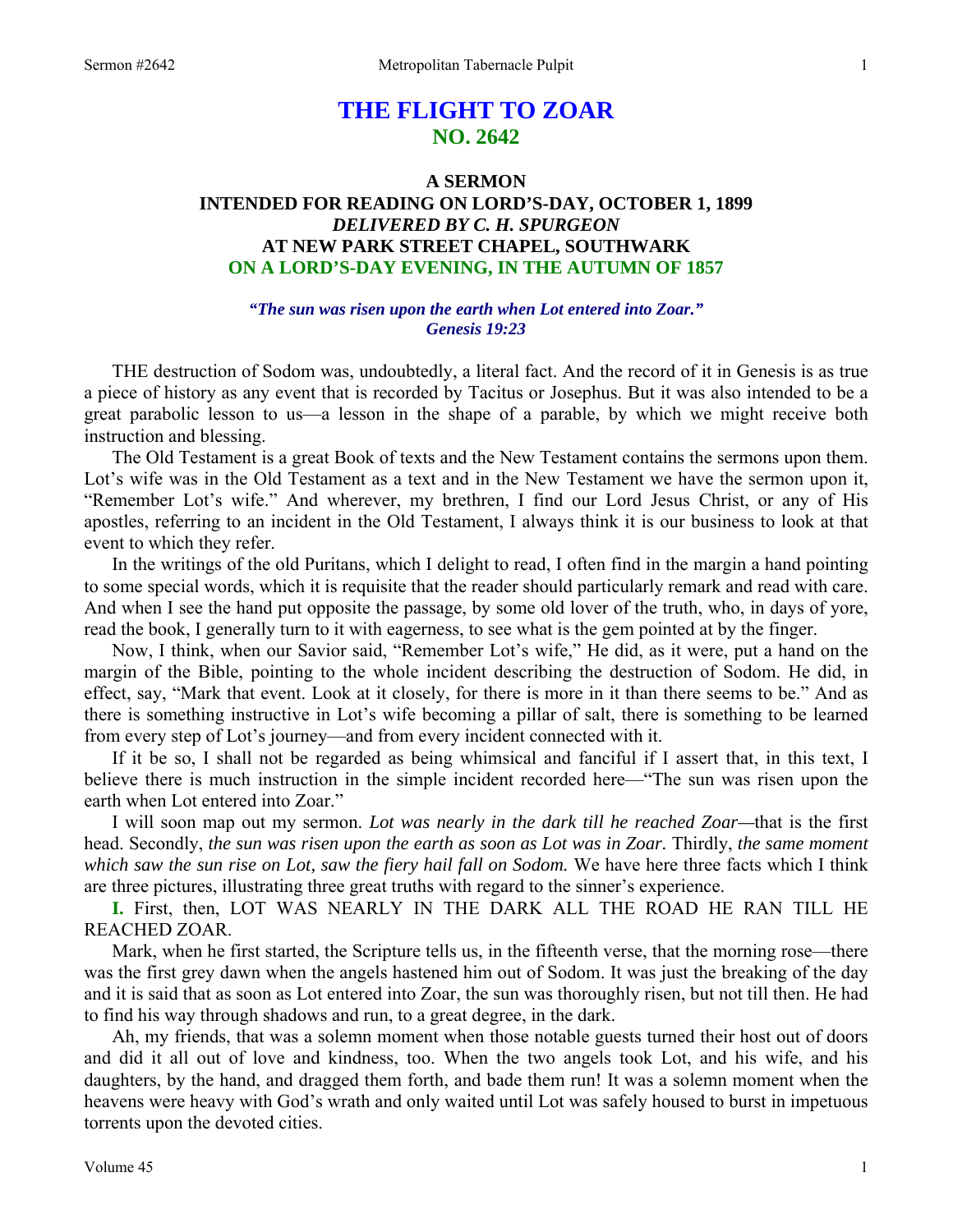Do you not see them, or, rather, do you not fancy you can see their black figures in the gloom of the twilight? You scarcely understand what it can be—there are two men pushing forth a family into the street. You see them next grasping their hands and with loving haste driving them forward. You now hear a voice, something more than earthly, speaking in the celestial language, crying, "Escape for thy life!"

 And now mark the man, and his wife, and his daughters fleeing away—fleeing from their own house—fleeing from their own kinsmen and acquaintances! A woman leaving her own sons-in-law and wives leaving their own husbands to perish in the city! Watch their flight! See them as they flee across the plain—they stumble full often, for the way is not clear before them—and they little know where they are going. They only see the dark shadow of the mountain looming in the distance and they run thither with all their might in the darkness.

 Now, Lot running in the dark is *the picture of a poor sinner when he comes out of Sodom*. You who have just been awakened and convinced of sin, must not expect that you will have the sunlight of God's favor all at once. There must first come into your house the angel of conviction, to thrust you out of your abode of ruin.

 After you have run a while, you will then have sunlight, and joy, and peace. But in your running, whilst you are seeking the Savior, you must expect to run in the darkness—and if you expect it, you will not be disappointed. Oh, how dark it is to a poor sinner when he is first brought to know his state by nature, before the blessed remedy of grace has been applied to him by the Holy Spirit!

 Look at him—tears follow each other down his cheeks in one perpetual race. He weeps almost all day and all night. And if he rests for a while for very sorrow, his dreams disturb him—he is always miserable—men call him mad, for he is as one demented. He talks to himself in doleful language and as he goes about his business, he moans and sighs, "Oh, that!" And "Ah!" And "Would that!" monosyllables that no man understands, but which are well-known in their inward meaning both to God and to his own heart. He has no ray of hope, he believes he is shut out from God forever, and he thinks that God is just in having hidden the light of His countenance from him.

 He does not murmur against the Most High, but never was man so near to complaining as he is. He is ready to lay violent hands on himself, for he says he cannot bear his existence. He cries with David, "I am weary with my groaning; all the night I make my bed swim; I water my couch with my tears." "Day and night thy hand is heavy upon me."

 He turns to the Book of Job and he reads the patriarch's doleful cries and declares that he could say the same. And all the mournful words of David or Jeremiah he applies to himself. "I watch, and am as a sparrow alone upon the house-top," says he. "I am like a pelican of the wilderness. I am like an owl of the desert. I have no comfort, no peace, no joy. God's mercy is clean gone from me forever, He will be mindful of me no more!"

 Now, dear friends, please recollect that, to a greater or lesser degree, this always is, and always must be, the condition of a sinner when he is seeking the Savior. O you who are in the dark, remember that you are only where thousands of others have been! Think it not a strange thing that you are subject to this eclipse—others have been eclipsed, too—and all those who have found the Sun of righteousness have had to run through the dark to get at Him. There must be a dark tunnel before we can get at Christ and we must grope through worse than Egyptian night before we behold the face of God with joy.

 Perhaps I may be asked what it is that makes it so dark to a poor sinner whilst he is seeking Christ. I think I may tell you, very briefly, it is *partly his own ignorance*. Poor soul, he does not know enough about the Savior, nor enough about the plan of salvation, to cheer him. Very likely he has never heard the way of salvation preached in all his life.

 That may be true and yet he may have attended a chapel—as chapels go in these times—for many a year. He does not understand the simple A B C of the Gospel, the sinner's sinnership the only argument to prove that he has an interest in Christ's salvation. He does not understand the atonement—he cannot make it out how God can be just and yet pardon such a wretch as he is.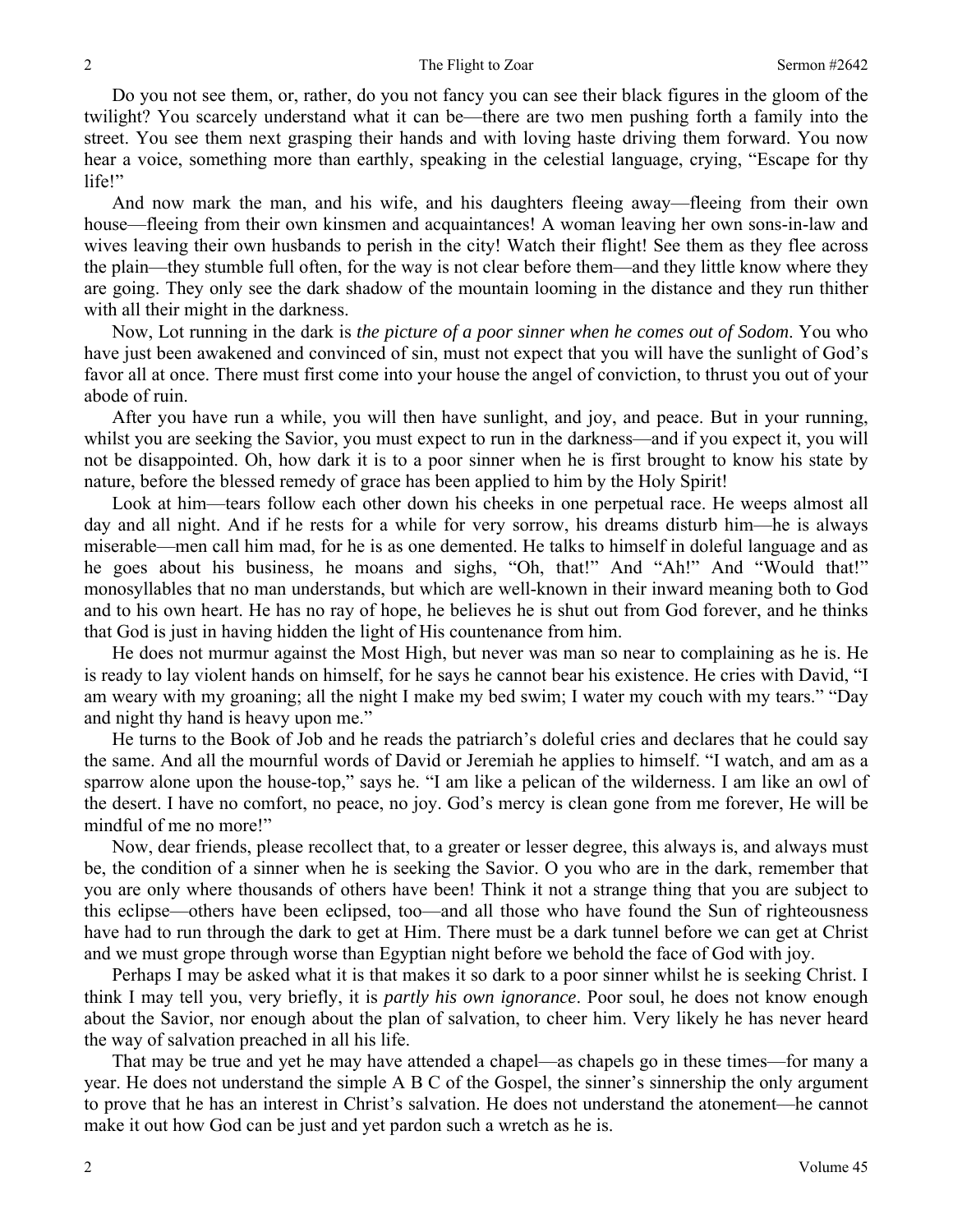All this ignorance necessarily causes darkness. And mark you, that mistakes concerning the Gospel are never little things—they are always dangerous, they are always painful. Sinners have more griefs than they need have, because they have less knowledge than they should have.

 Sometimes, too, this darkness arises *from mistakes concerning the Gospel*. There is not so much ignorance as there is error with regard to it—by which word, I mean, not a mistake willfully committed, but a mistake ignorantly committed. I know some people who understand the theory of salvation quite well, but they have a mistaken idea as to its application, or else, perhaps, they read it the wrong way upwards. I know many who do not neglect the Scriptures, but they begin reading about election and predestination before they know anything of conviction. So, often, the darkness of the sinner arises from misapprehension concerning the Gospel.

 Many a time, too, the poor soul is running after Christ in the dark, *because he has got legal ideas in his head*. That Mr. Legality is the ruin of many, and after all we do and say to him, he still lives on. You know how Martin Luther said that he preached justification by faith every day, because he found that the people forgot it every day.

 In one of his quaint sermons, he says, "I feel as if I could take my book and beat this doctrine into your heads, because you will never remember that you are not saved by your own good works, but by the righteousness of Christ." A sinner may be told, as plainly as possible, that all he can do is less than nothing—that salvation is all of grace from first to last—but that crafty old devil will not let him believe it. He will always lead him to think that he must do something, or be something, or feel something before he can take Jesus Christ to be his All-in-all. And so legality, like a black dragon, spreads its wings between the soul and God's light and shuts out every ray of comfort from the poor desponding spirit.

 Moreover, *this darkness is caused principally by conscience and by Satan*. It is a strange thing, but sometimes, a sinner's conscience and the devil will strike hands. When Mr. Conscience is blowing his dreadful trumpet and startling the sleepy sinner, he is doing good service. But sometimes, after the sinner is thoroughly aroused, the devil comes and whispers to Mr. Conscience—and in such a voice that it seems as if an angel said it—"Blow on, Mr. Conscience. Blow a more dreadful blast still and I will help you."

 And the devil comes in, and with his awful yellings he makes a thousand times worse noise than even conscience does—and the poor soul is bewildered, terror-stricken, and well-nigh driven mad. "Oh!" cries Satan, "you have been a sinner beyond the reach of Christ's mercy." "Yes," says conscience, "that you have!" "Oh!" says the devil, "you have committed every crime that flesh can commit." "Yes," says conscience, "that's true!" And he echoes every word that Satan says.

In comes the devil, and says, "You have committed the unpardonable sin." "No doubt," says conscience, "I always told you so." "And now," says Satan, "there is no hope for you—you must be cast away forever." "Yes," says conscience, "you must be cast away forever. There is no way of escape for such a wretch as you are."

 And when conscience and the devil get blowing the same trumpet, it is a dreadful noise, indeed. And there is not a soul in the world that can endure its life when both Satan and conscience are making such a furious noise. No wonder, my dear friends, it should be dark with the sinner when he is running on the road to heaven. No wonder that, before he finds the Savior, there should be a doleful cry in his ears, if Satan and conscience are both assailing him.

 I know that I do not like my conscience to be against me, even without the devil. Conscience, when he is noisy, is not a very comfortable housemate—certainly, we would rather have him still and quiet than always thundering in our ears. But when hell and conscience go together, I say again, there is no soul that can long bear its existence, except God, in sovereign mercy, shall either support the soul or put a speedy stop to the noise.

 Perhaps you ask me, "Why does not the poor sinner look to Jesus?" Ah! that is the very point of his difficulty. He does not look to Jesus because he does not think that Jesus Christ died for such a wretch as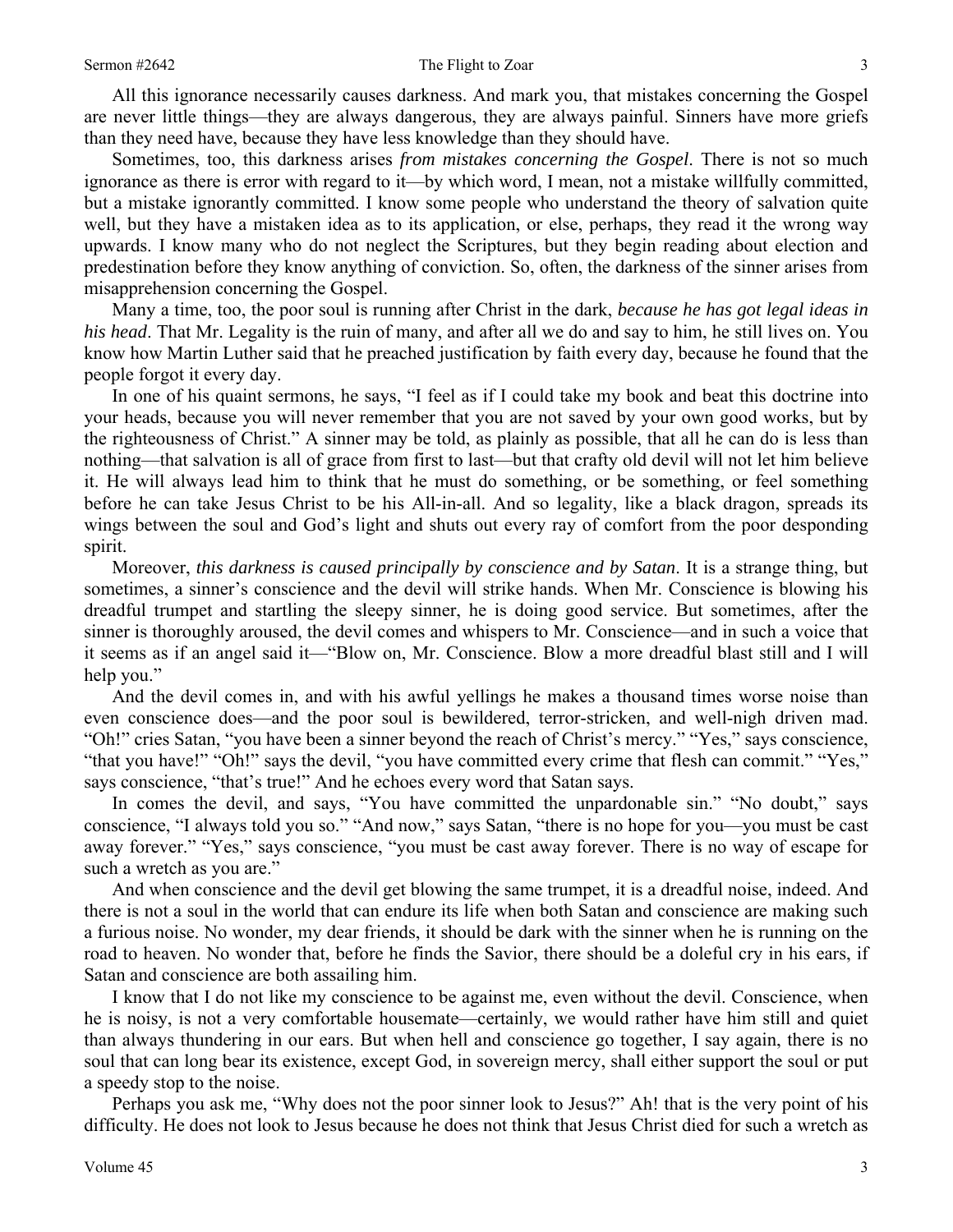he is. You know, it is one thing for you to talk about a sinner looking to Jesus when he is in the dark, and quite another thing to do it when you are in the dark yourself. It is a blessed thing when the Lord enables a poor sinner to turn his eyes to Calvary and see the brightness of Jesus.

 But there are, often, long days and dreary nights before the sinner learns his own sinfulness and is enabled to look to the Savior. "But" says one, "why does he not go hear a good minister preach? Surely that would help him out of his trouble." My dear friends, we try to preach the Gospel as plainly as we can, but it does seem that we only rivet the chains on some people.

 There is a poor soul in this place now—I have talked with her many times, I know her sad condition, and I have often shaped my discourse so as to meet her case. Many times I have thought that the Lord has given me some sweet word that would break the gates of brass and set the imprisoned one at liberty. It has taken a little of the pride out of me and shown me how impossible it is for man, when he labors the hardest, to bring a soul out of bondage before the Lord's promised hour of redemption comes.

 "But" says one, "why do they not turn to the Bible and lay hold on some precious truth there? I do so and find comfort from it." Yes, my dear friends, and they do turn to the Bible just as you do, yet they find no comfort, for they cannot lay hold on the promises. I know, when I was for many a month in bondage, I used to read the Bible through—and the threatenings were all printed in capitals, but the promises were in such small type that, for a long time, I could not make them out. And when I did make them out, I did not believe they were mine. But the threatenings were all my own.

 "There," said I, "when it says, 'He that believeth not shall be damned,' that means me." When I read, concerning Christ, "He is able also to save them to the uttermost that come unto God by him," then I thought I was shut out. When I read, "He found no place of repentance, though he sought it carefully with tears," "Ah!" thought I, "that is myself again."

 And when I read, "That which beareth thorns and briers is rejected and is nigh unto cursing," "Ah!" I said, "that describes me to the last iota." And when I heard the Master say, "Cut it down; why cumbereth it the ground?" "Ah!" thought I, "that is my text—He will have me down before very long and not let me cumber the ground any more."

 But when I read, "Ho, every one that thirsteth, come ye to the waters," I said, "That does not belong to me, I am sure." And when I read, "Come unto me all ye that labour and are heavy laden," "No," I said, "that belongs to my brother, to my sister," or those I knew round about me, for they were laboring and heavy laden, I thought, but I was not.

 And though, God knows, I would weep and cry, and lament till my heart was breaking within me, if any man had asked me whether I sorrowed for sin, I would have told him "No, I never had any true sorrow for sin" "Well, do you not feel the burden of sin?" "No." "But you really are a convinced sinner?" "No," I would have said, "I am not."

 Is it not strange that poor sinners, when they are coming to Christ, are so much in the dark that they cannot see their own hands? They are so much in the dark that they cannot see themselves. And though God has been pleased to work the good work in them, and give them godly fear and a tender conscience, they will stand up and declare that they have neither of those blessings, that in them there is not any good thing and that God has not looked on them nor loved them.

 But strange as this is, that is how souls go to Christ. They are like Lot going to Zoar—they are all in the dark and can see nothing until they come to the Savior.

**II.** Now think of the second fact. NO SOONER WAS LOT IN ZOAR THAN THE SUN WAS UP.

 Once he was inside the gate of that little city, the sun shone forth in all its brightness. I daresay Lot thought, "Well, I wish it had risen a little earlier. Oh, how pleased I should have been if I had had a little of that light while running across the plain!" So, when we are brought to the Lord Jesus, we often say, "I wish I had had a little of this peace when I was in bondage. Oh, if I could have had one cupful of this river of joy I am now drinking, when I was so thirsty, what a blessing it would have been!"

 But God knows best. Depend upon it, my brethren—if one ray of sunlight more had been good for Lot, he would have had it. And if, poor tried sinner, one gleam of comfort more than you now have,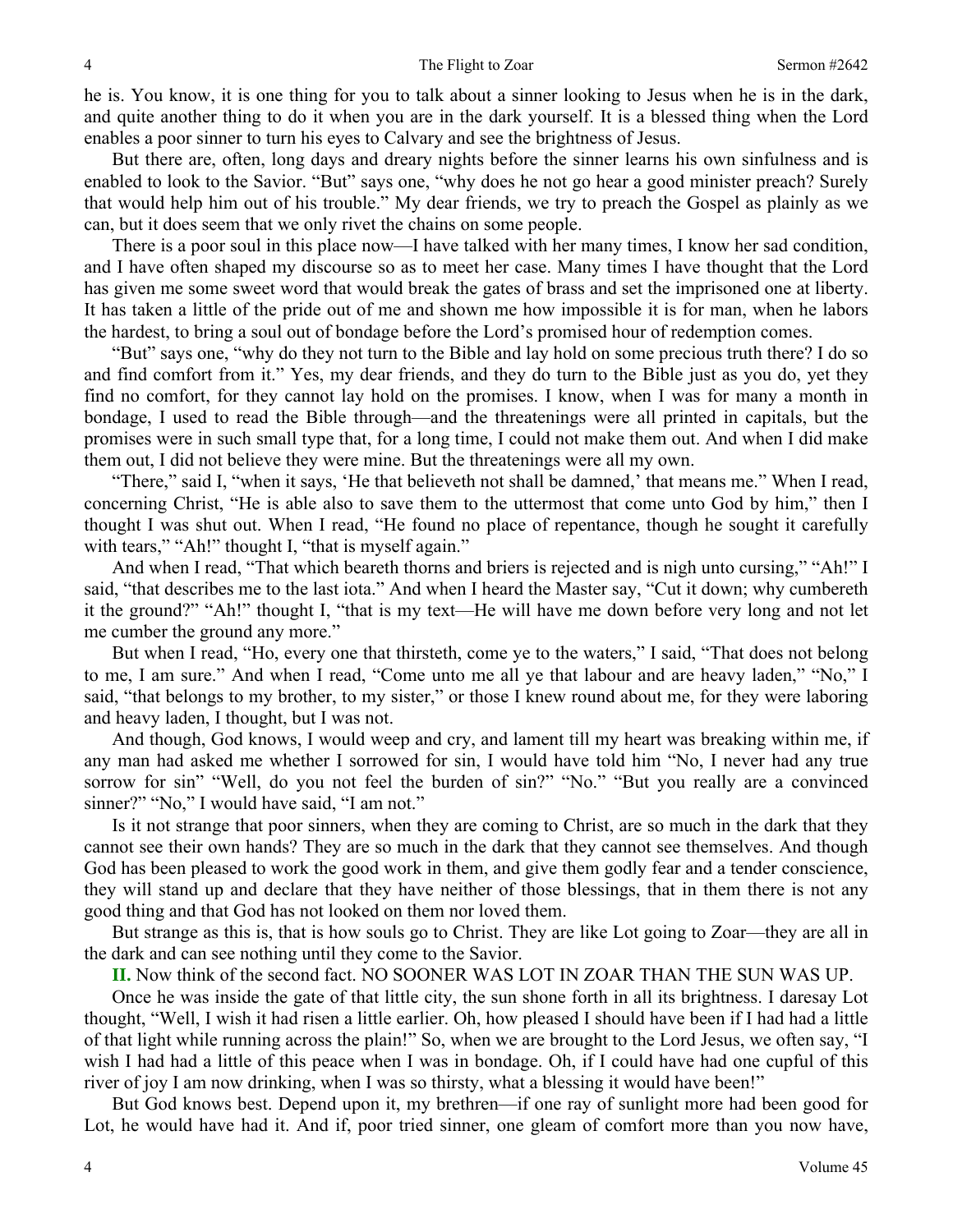would be good for you, God would not deny it to you. But He keeps you in the dark for your good, as He shall ultimately bring you into the light for your good.

 Lot, when he reached Zoar, had the sunlight. And *when the sinner gets to Christ, then he gets sunlight, too*. When the poor soul is widowed of all its hopes and bereaved of all its trust, when it is reduced to beggary and in a penniless condition, when it has its feet cut from under it and its hands shot away, when it has nothing left to call its own, but is reduced to death's door, in the hour of its extremity, then is God's gracious opportunity.

 Then, when the spirit casts itself wholly, without reserve, upon the blood and righteousness of Jesus, and puts implicit trust in Him, who lived and died to work, and weave, and spin, and dye a righteousness for poor sinners—I say then, for the first moment, the sinner gets joy in his heart. Do not expect, my dear hearers, that you will ever get any comfort whilst you are running anywhere except to Christ. Expect the comfort only when you get to Him. You may have just a gleam or two of light beforehand, as Lot did, but you will not have much more.

 And remember, *it is no use your running anywhere except to Christ*, for though you run ever so fast, you will only run into deeper darkness unless you run to Him.

> *"The moment a sinner believes, And trusts in his crucified God, His pardon at once he receives, Redemption in full through His blood."*

 That very moment his burden rolls off his shoulders, his chains fall to the earth and he is free. That moment, his sores are all healed, his wounds are all bound up, and his flowing blood is stanched forever. Have you, dear friend, ever felt that instantaneous change which works such joy as this? If you have, then I am not uttering a strange thing when I say that the sun has risen upon you.

 Oh, that moment, when the sinner first starts up, clean rid of guilt on his conscience! I thought I could have leaped from earth to heaven, at one spring, when I first saw my sins drowned in the Redeemer's blood. You know what John Bunyan says—to repeat an often-quoted tale—"I wanted," he said, "to even tell the crows on the ploughed land what God had done for my soul!"

 Did you ever follow a poor simple convert as soon as he knows the Lord? He runs home and calls his neighbors together and says, "I have found the Lord Jesus." Probably they will begin laughing at him, but he cannot understand what there is to laugh at, for he says, "My Master is a precious and blessed Master—He has taken all my sins away."

 And he will go on telling the simple story till, mayhap, some of them are melted by it, though the rest may scoff. The joy, the gladness, the rhapsody, the exultation, the young heaven begun in the heart of the newborn convert, is the nearest thing to paradise that the earth ever saw. On the day that our sins are pardoned, God sets all the bells of heaven ringing—and then the bells of our heart chime in melody.

 On the day when God is pleased to blot out our sins, He hangs every lane and every alley of Mansoul with splendid flags and colors, and gilded lamps and bright jewels. Then He bids sweet music play in every part of the city and He makes the fountains run with wine—and He gives hogsheads of the precious liquid for poor souls to drink of—souls that have been faint and dying and athirst before!

 Oh, that marriage day, when the soul is affianced to Christ. That day, when, for the first time, it rides in the chariot of mercy and sits in the same seat with its Well-beloved! Oh! that first hour, when Jesus puts the ring of His eternal love on the finger of our experience and whispers, "Thou art Mine," and our heart says to Jesus, "I am Yours."

 Oh, that moment! Surely, heaven itself is not happier. All the difference between that moment and heaven is that heaven is a great piece of tapestry and this is one of the threads. "The sun was risen upon the earth when Lot entered into Zoar," so the light of God's countenance rises upon poor sinners when they come to Jesus.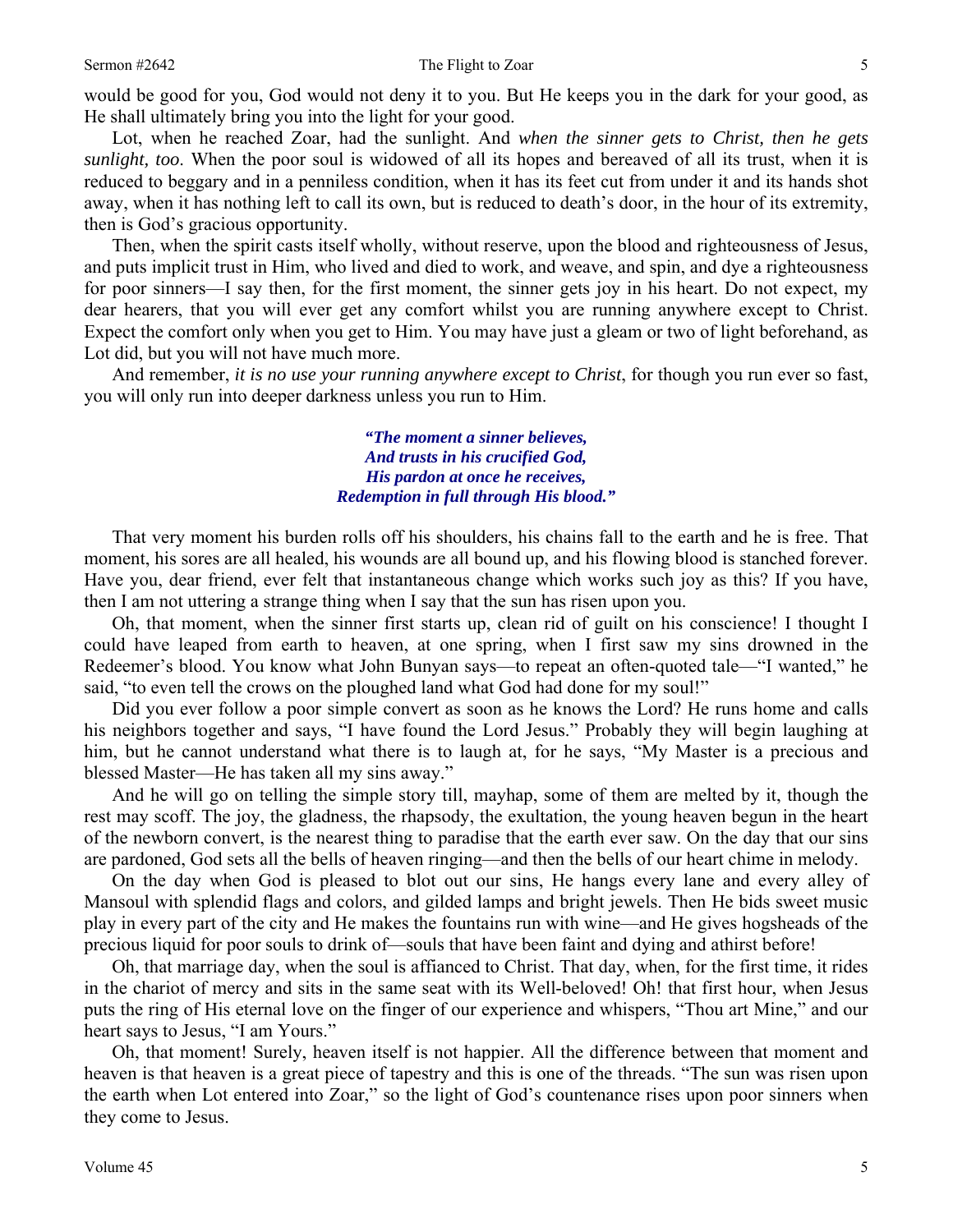**III.** Now, thirdly, we have to consider a sadder fact. GOD CAN DO TWO THINGS AT A TIME.

 With His right hand, He wheeled the sun up the steeps of heaven and bade it shine upon Lot, and with the other He opened the batteries of heaven that they might rain their fire and brimstone upon Sodom. Let us remember that *God's two hands are always at work in that way—*from the very beginning, that is always what He has done.

 With one hand, He shut Noah in the ark, and with the other He sent forth the floods of the everlasting cisterns and let the fountains of the great deep burst upon the earth. With one hand he smote the Red Sea and bade Israel walk through it dry-shod, and with the other He cast the waters down into their place and drowned Pharaoh and all his hosts therein. And now see Him—with one hand He lights the sun—and with the other hand He darkens Sodom with the smoke of the devouring flames. Ah, friends, remember that this is what shall be done all the story through!

 A day is coming when we who, like poor Lot, have been running to heaven in the dark, with many clouds of fear, and much gloom and sorrow, will reach the river of death. And when the Christian comes to die, God the mighty Savior is pleased to take the film from his eyes and enables him to see the angels. He opens wide his eye and bids him behold the glorious city that is built on high and those shining ones that perpetually traverse its streets.

 He opens his ear and bids him listen to the hallelujahs of the blessed, and then, sometimes, He catches away his spirit and seems to waft it almost over Jordan, till, before the man dies, he says, "Whether in the body or out of the body, I cannot tell, God only knoweth, but I have been caught up to the third heaven, and have seen and heard things which mortals cannot utter." Oh, who can describe the raptures of the dying saint, the glories of that moment when God is pleased to cut the fetters that bind us to our clay, and give us leave to soar into His presence?

 But whilst God is doing that with His right hand, what is He doing with His left? He is smoothing the path of His children to the grave, but what is He doing to the wicked? He is not smoothing their path. "Upon the wicked he shall rain snares, fire and brimstone, and a horrible tempest." When they are dying, He draws no curtains around them, except they be the black curtains of doom.

 When they are expiring, no angels attend their deathbed—but grim fiends are waiting there. The left hand of God falls heavily upon the wicked man, and as he is entering the world of spirits, God sometimes gives him a foretaste and prelude of the horrors of hell. His right hand wheels the sun to give light to the Christian and bids him look to heaven—His left hand rains down a tempest on the wicked and bids him dread to die.

And now follow the two spirits out of this world. The vital spark of the Christian has fled.

*"In vain my fancy tries to paint The moment after death, The glories that surround the saint, When yielding up his breath."* 

 The right hand of God is under the saint and in love He does embrace him. God upholds His child in the floods. He whispers, "I am with you, Israel, passing through the stream. Be not afraid, underneath you are the everlasting arms." Hark to the shouts of victory. Mark the calm composure of the countenance and see the joy flashing in the eye! This is what God's right hand is doing to the righteous.

 But what is His left hand doing to the wicked. My dear brethren, I dare not attempt to describe the sinner as he dies. And when he is dead, it were too awful for me to suppose how he feels the moment his spirit is out of his body. Oh, what an awful sensation that must be when the first pang of hell shoots through the soul!

 My imagination can just mount to it, but I cannot go further. That man was a blasphemer—how must he feel when he confronts the God whom he blasphemed and stands before the burning eyes of his incensed Creator. Can you imagine that solitary moment—for I should suppose there is but one such—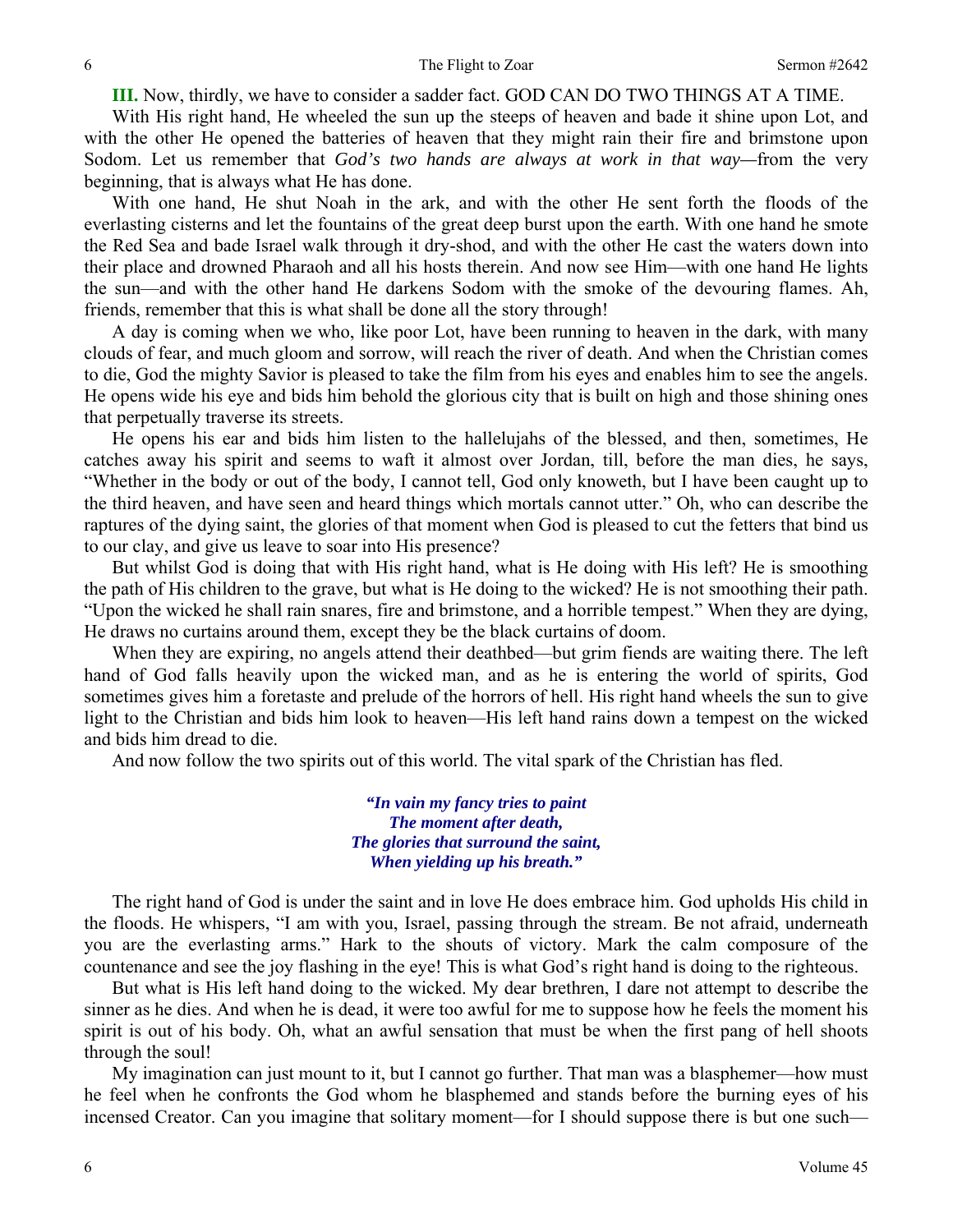#### Sermon #2642 The Flight to Zoar 7

although eternity is horrible, there can scarcely be more than one moment so new with horror, so dolefully novel with torment, as when the soul is launched upon that everlasting sea, the waves of which are fire, and the depths of which are hell. I cannot tell all that it means. I only know that these are the Lord's own words, "Consider this, you that forget God, lest I tear you in pieces, and there is none to deliver."

 And now comes the last great day! The world is standing before God's bar. *See what He is doing with His right hand*. He is beckoning the righteous to glory. He is adorning their heads with crowns that excel the sun in brightness. He is girding their loins with snow-white robes of immaculate purity. He is touching their lips and making them sing like cherubim. He is setting their hearts on fire with the bliss of heaven and kindling their spirits with everlasting glory.

 He is lifting them up and making them sit together with Christ, far above all principalities and powers and every name that is named. See how the sun is risen upon them! Describe if you can, or imagine if you dare, the brightness of the sunlight of glory, when it shall dawn upon redeemed man in the day of the final account!

 See, it is a sunshine without a cloud. It is a sun without an eclipse! See, see, their happy faces! Hark to their joyous songs!

#### *"No groans do mingle with the songs That warble from immortal tongues."*

 Words fail me to depict the bright sunlight of the Savior's love as it shines on every happy saint. Thought cannot let me tell the brightness of the glory that shall stream from the brow of the eternal Father when He shall smile upon His well-beloved children. And who can describe the glory of the Sacred Spirit when, in all the riches of His fullness, He shall beam in the eye and heart of every bloodbought soul? This is what God is doing with His right hand—leading all His saints to heaven and setting them upon thrones forever and ever!

*And what is He doing with His left hand?* Nay, pardon me, excuse me from the task of picturing that dread work of judgment. I might perhaps say things that would be horrible, terrible and doleful—yet, even then, my speech would fall infinitely short of the terrible reality. What is God doing to the wicked? He is unloosing the loins of the mighty and breaking the iron sinews of their necks.

 What is God doing to the wicked? He is affrighting them with terror and driving them mad with despair. See them as they fly from His presence. Hark to them as they shriek in their agony. There they go—down, down, down—to the gulf of everlasting woe! What is God doing with His left hand? He is hurling fire upon them. He is launching thunderbolts.

What is He doing? O earth, I see you shaking. O stars, I behold you vanishing from the vault of night! Sun, you are quenched. Moon, you are a clot of blood! I see the heavens bereaven of their light and the glorious Son of God seated on His snow-white throne, and sinners trembling at their everlasting doom.

 I see them bite their tongues, that, like firebrands, scorch their mouths. I see them dying, but not dead. Damned, but not annihilated—not ceasing to be—forever bruised beneath the foot of vengeance and yet never crushed out of existence. O my God, no mortal tongue can tell this dreary tale! Had I been dead and passed the burning lake, and smelt the sulfurous flame, then, perhaps, I might have spoken of all these terrible realities, but tonight I cannot speak. Take your Bibles and read of the fire that cannot be quenched, of the worm that dies not, of the pit that is bottomless—and remember that this is what God is doing with His left hand.

 The sun had risen upon Zoar and the fire was falling upon Sodom. Ah, sinner, will it not be an awful thing to see the contrast between you and the righteous? If you perish in your ungodly state, it will make your hell more awful when you behold, afar off, the righteous exalted in heaven. Nothing makes the famished man more hungry than to see others feasting when he has nought himself.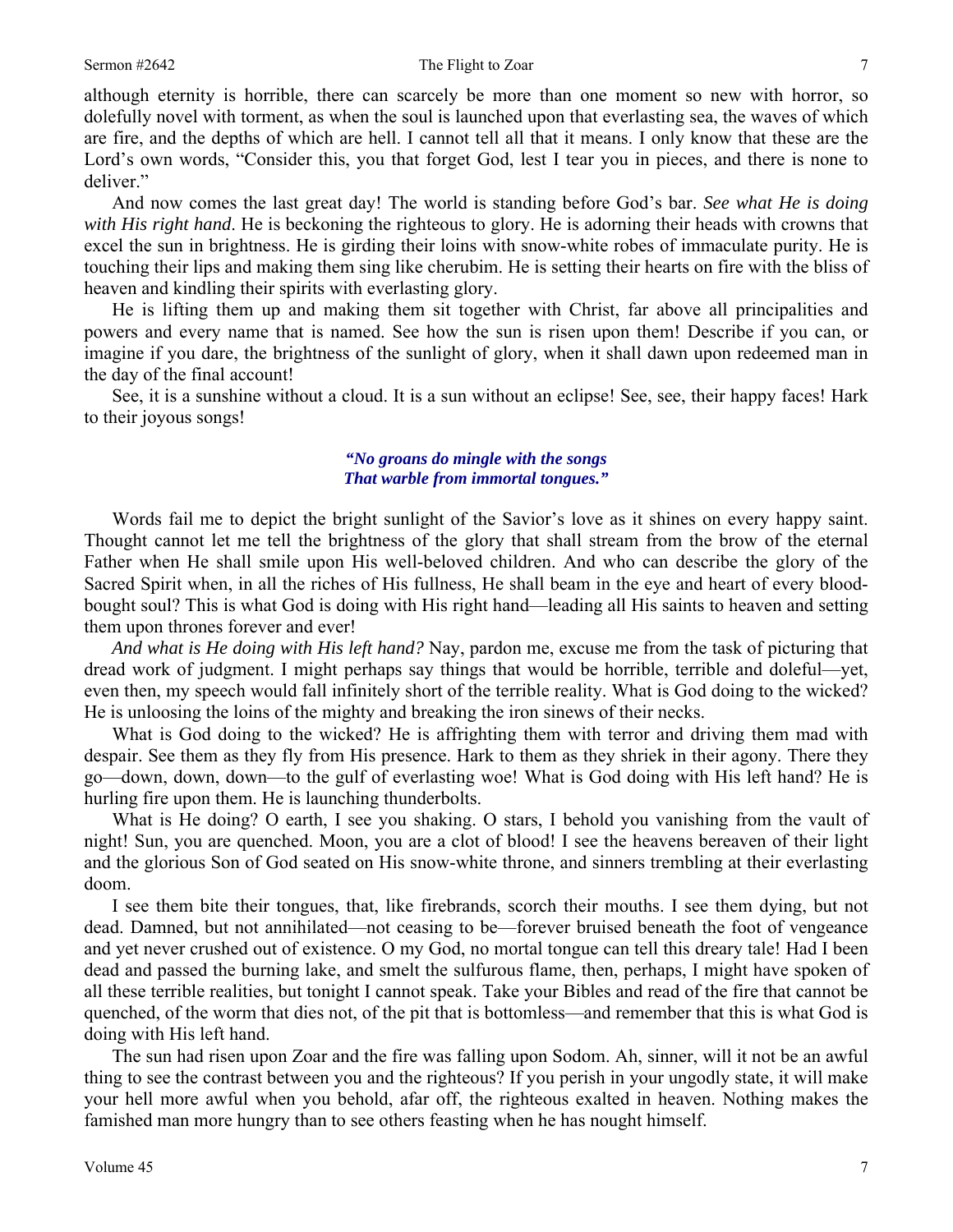O young man, what will it be to see your mother there in heaven and you cast out? O young woman, will you see your companion glorified with Jesus and you cast away with devils? O husband, will you find yourself crying, with Dives, for a drop of water, while your wife is in the presence of Jesus? Ah, son, will you see your parents glorified and you yourself cast out?

 Set the two in contrast—look on this picture and on that! God give you grace to bow the knee and "kiss the Son." And if He has taught you your need of a Savior, may He give you grace to accept the hearty invitation I would tender you in His name, "Come, and welcome, sinner, come."

#### **EXPOSITION BY C. H. SPURGEON**

#### *MATTHEW 24:42-51 AND MATTHEW 25:1-13*

#### **Matthew 24:42.** *Watch therefore: for ye know not what hour your Lord doth come.*

That He will come is certain. That His coming may be at any moment is equally sure and therefore we ought to always be ready for His appearing. The Lord make us to be so!

**43-44.** *But know this, that if the goodman of the house had known in what watch the thief would come, he would have watched, and would not have suffered his house to be broken up. Therefore be ye also ready: for in such an hour as ye think not the Son of man cometh.* 

Perhaps you can imagine how eagerly the householder watches when he expects thieves. Every little sound alarms him. He thinks he hears someone at the door, then he fancies it is someone at the window. But he is on the alert, with eye and ear and his whole being wide awake. So ought we to be with regard to the coming of the Lord, as watchful as if we knew that Christ would come tonight. We do not know that He will come so soon, yet it may be so, "for in such an hour as ye think not the Son of Man cometh."

## **45-46.** *Who then is a faithful and wise servant, whom his lord hath made ruler over his household, to give them meat in due season? Blessed is that servant, whom his lord when he cometh shall find so doing.*

Doing whatever the Master has appointed him to do. If he be a minister, preaching the truth with all his heart. If he be a teacher, endeavoring to feed the minds of the young with sound doctrine. Whatever may be his calling, endeavoring to fulfill it to the great Taskmaster's satisfaction, as if He should suddenly break in upon the work and look at it there and then, and judge His servant by it. This is the way to live.

**47.** *Verily I say unto you, That he shall make him ruler over all his goods.* 

There are rewards for faithful service—not of debt, but of grace—not according to the law, but according to the discipline of the house of God. Oh, that we may be such faithful servants that our Lord may make us rulers over all that He has!

**48-51.** *But and if that evil servant shall say in his heart, My lord delayeth his coming; and shall begin to smite his fellowservants, and to eat and drink with the drunken; the lord of that servant shall come in a day when he looketh not for him, and in an hour that he is not aware of, and shall cut him asunder, and appoint him his portion with the hypocrites: there shall be weeping and gnashing of teeth.* 

He was a servant, you see. So this is a warning, not to the outside world, but to you who are inside the nominal church and who profess to be servants of God. And it is especially a warning to those of us who are ministers of the Gospel. Oh, that we may never begin to smite our fellow servants! Of course, we shall not do it with our fists, but we may do it with our tongue.

 And may we never be numbered with those who are living for the delights of the flesh! If so, see what must come to us.

 Our Lord still continued to speak upon the same subject of watchfulness by delivering the very striking parable of the wise and foolish virgins.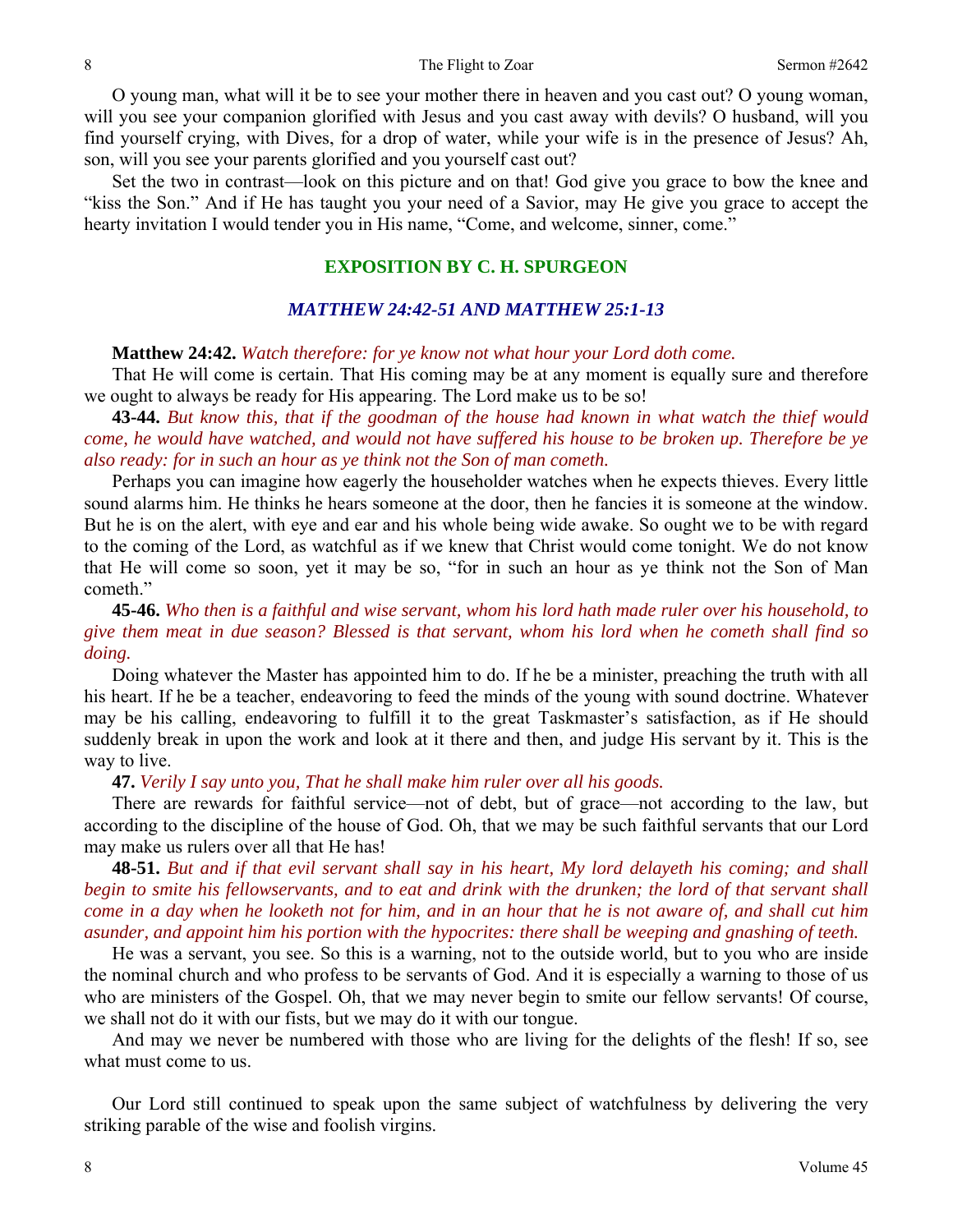**Matthew 25:1-4.** *Then shall the kingdom of heaven be likened unto ten virgins, which took their lamps, and went forth to meet the bridegroom. And five of them were wise, and five were foolish. They that were foolish took their lamps, and took no oil with them: but the wise took oil in their vessels with their lamps.* 

There did not seem to be much difference between them. They were all virgins, they all carried lamps, their lamps were all lit. And peradventure, the lamps of the foolish were quite as bright as those of the wise. The difference was unobservable to most onlookers, but it was an essential and fatal difference.

 Ah! dear friends, it is the lack of oil that is the ruin of many a professor's lamp. Men have a name to live, but they have not the true life which is the evidence of the effectual working of the grace of God within their souls. They make a profession of religion, but they have not the secret grace to keep it up. There is a glitter and flash, but there is no permanency—and there cannot be any unless the Spirit of God be in us indeed, and of a truth. We may make a fair show in the flesh for a while, but what will be the end of it. This is the all-important question—Can we hold on and hold out? Certainly not without that heavenly oil which only the Spirit of God can supply.

**5.** *While the bridegroom tarried, they all slumbered and slept.* 

Oh, how sadly true it is that, sometimes, true saints as well as mere professors slumber and sleep! Even those who have the oil of grace are not always wide awake to serve their Master and to proclaim the Gospel as they should. There are, alas! sleeping believers and sleeping hypocrites side by side.

**6-7.** *And at midnight there was a cry made, Behold, the bridegroom cometh; go ye out to meet him. Then all those virgins arose, and trimmed their lamps.* 

They were suddenly awakened, and they leaped to their feet,—

#### *"Rising up at the midnight cry, 'Behold the heavenly Bridegroom nigh.'"*

They all trimmed their lamps. That was the first thing for them to do—to look to their torches and have them ready. They could not meet the Bridegroom in the dark. They must each have a light, so they began their lamp-trimming. It is a pity to have to trim your lamp at the last. O dear friends, it is hard work, upon a dying bed, to have to be looking to one's lamp! You want your evidences to be bright there—your faith to be firm and all your graces brilliant. There must be no doubts and questions there, else they make a dying bed feel hard as granite to the head. May we, none of us, have at last to trim our lamps!

 Those virgins who had oil in their vessels were able to trim their lamps and though the work was done hurriedly, it was done, and they were able to take their places in the bridal procession.

**8.** *And the foolish said unto the wise, Give us of your oil; for our lamps are gone out.* 

The modern rendering of this request is, "Send for the minister and ask him to pray for us, for our lamps are gone out." Take heed, I pray you—you who are bold professors now—lest you should have to say at the last, "Our lamps are gone out." It was too late for trimming and lighting then.

**9-10.** *But the wise answered, saying, Not so; lest there be not enough for us and you: but go ye to them that sell, and buy for yourselves. And while they went to buy, the bridegroom came;* 

There are deathbed repentances, undoubtedly, but I fear that, in the great majority of cases, people who wake up so late will find that, while they go to buy, the Bridegroom will come and there will not be, after all, the time in which to find the Savior. The mental capacity with which to think of Him may fail. The poor head may be so distracted with pain that it may not be able to catch the meaning of what faith in Christ is, or how it can be exercised. And so, the lamp will have gone out, and it will be too late to buy the oil which alone can make it burn. "While they went to buy, the bridegroom came;"

**10-11.** *And they that were ready went in with him to the marriage; and the door was shut. Afterward came also the other virgins, saying, Lord, Lord, open to us.*